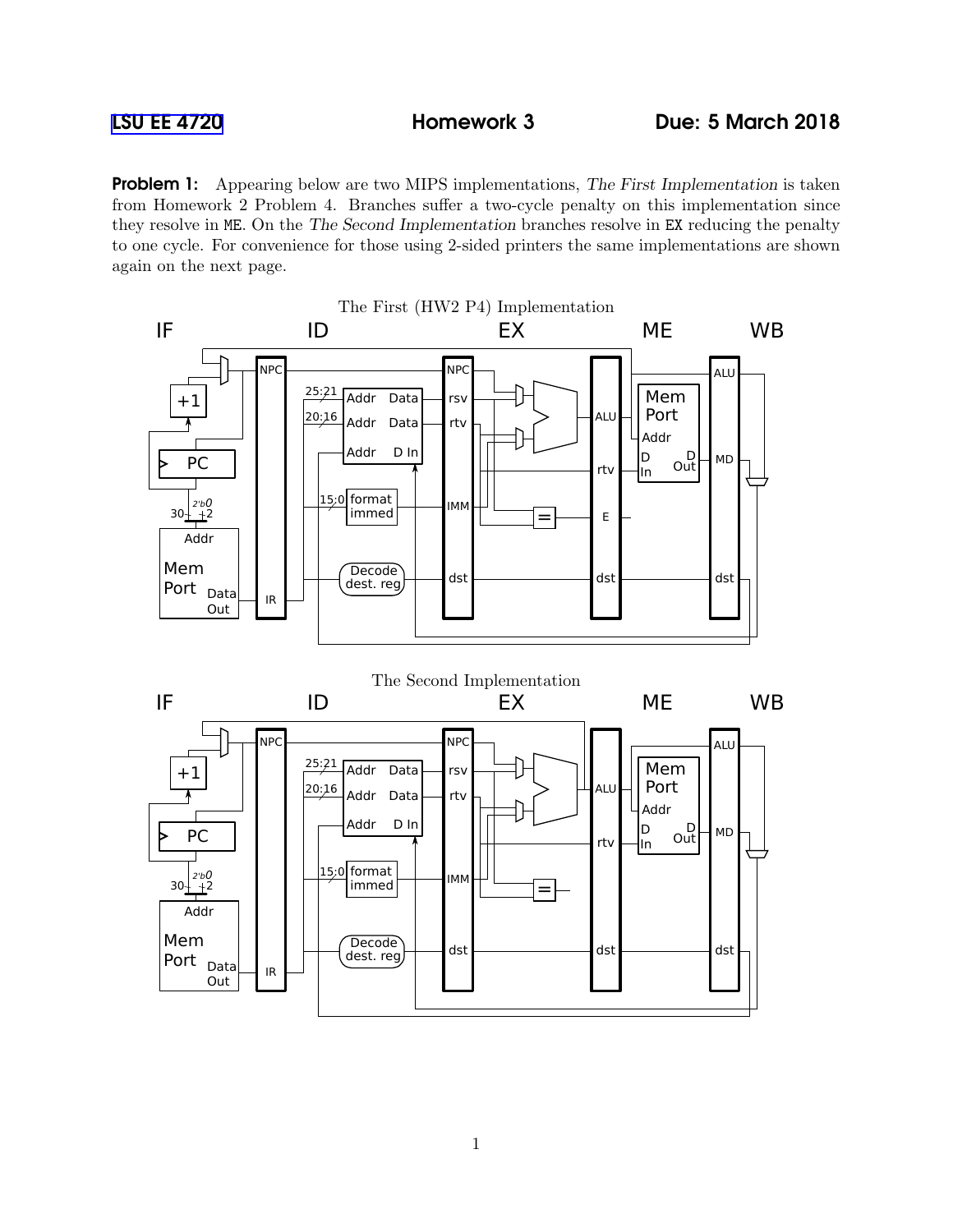

The code fragment below and its execution on The First Implementation is taken from the solution to Homework 2 Problem 4. Notice that the branch suffers a two-cycle branch penalty.

```
CLOOP: # Cycle 0 1 2 3 4 5 6 7 8 9 10 11 12 13 14 15 The 1st Implementation
lbu $t0, 0($t4) IF ID EX ME WB
sb $t0, 0($a1) IF ID ----> EX ME WB
addi t_4, t_4, 1 IF ----> ID EX ME WB
bne $t4, $t5, CLOOP IF ID ----> EX ME WB
addi $a1, $a1, 1 IF ----> ID EX ME WB
X1 IF IDx
 X2 IFx
CLOOP: # Cycle 0 1 2 3 4 5 6 7 8 9 10 11 12 13 14 15 16 17 18 19 20 21 22 23
1bu $t0, 0 ($t4) IF ID EX ME WB
\mathbb{S}^{\mathsf{b}} \mathsf{t} \mathsf{t} \mathsf{0}, \mathsf{0} \mathsf{t} \mathsf{t} \mathsf{t} \mathsf{0} \mathsf{0} \mathsf{0} \mathsf{t} \mathsf{t} \mathsf{t} \mathsf{0} \mathsf{0} \mathsf{0} \mathsf{t} \mathsf{t} \mathsf{t} \mathsf{t} \mathsf{t} \mathsf{t} \mathsf{taddi t_4, t_4, 1 is a set of the set of the set of the set of the set of the set of the set of the set of the set of the set of the set of the set of the set of the set of the set of the set of the set of the set of t
bne t_4, t_5, CLOOP IF ID ----> EX ME WB
addi \$a1, \$a1, 1 IF ---> ID EX ME WB
 X1 September 2014 and the separate service of the service of the service of the service of the service of the service of the service of the service of the service of the service of the service of the service of the service
 X2 IFx
CLOOP: # Cycle 0 1 2 3 4 5 6 7 8 9 10 11 12 13 14 15 16 17 18 19 20 21 22 23
1bu t_0, 0(t_1) IF ID
```
(a) On The Second Implementation the branch penalty would only be one cycle. But, as we discussed in class, moving branch resolution from ME to EX might impact the critical path. Let  $\phi_1$  = 1 GHz denote the clock frequency on The First Implementation and call the clock frequency on The Second Implementation  $\phi_2$ . For what value of  $\phi_2$  would the performance of the two implementations be the same when executing the code above for a large number of iterations?

Show your work.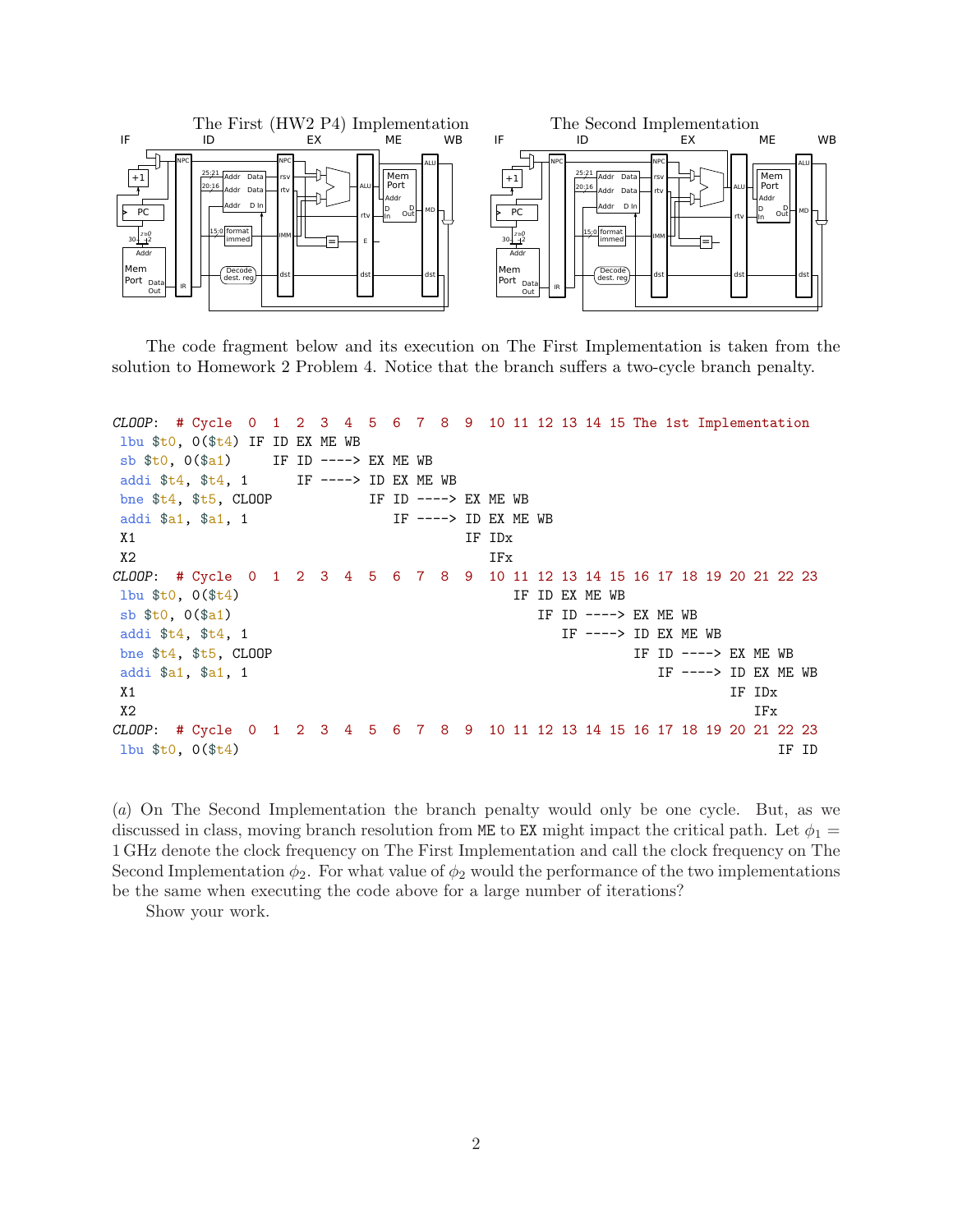**Problem 2:** The code below is taken from the solution to Homework 2 Problem 1. Sharp students might remember that the loop can be entered at four places: the COPY\_LOOPd4 label (which is the normal way to enter such a loop), the second 1b, the third 1b, or the fourth 1b. For this problem assume that the loop can only be entered at the COPY\_LOOPd4 label.

## COPY\_LOOPd4:

```
lb $t0, 0($t4) # First lb
sb $t0, 0($a1)
lb $t0, 1($t4) # Second lb
sb $t0, 1($a1)
1b $t0, 2 ($t4) # Third 1b
sb $t0, 2($a1)
lb t0, 3(f_t4) # Fourth lb
sb $t0, 3($a1)
addi $t4, $t4, 4
bne $t4, $t5, COPY_LOOPd4
addi $a1, $a1, 4
```


(a) Schedule the code (rearrange the instructions) so that it executes without a stall on the implementation shown above.